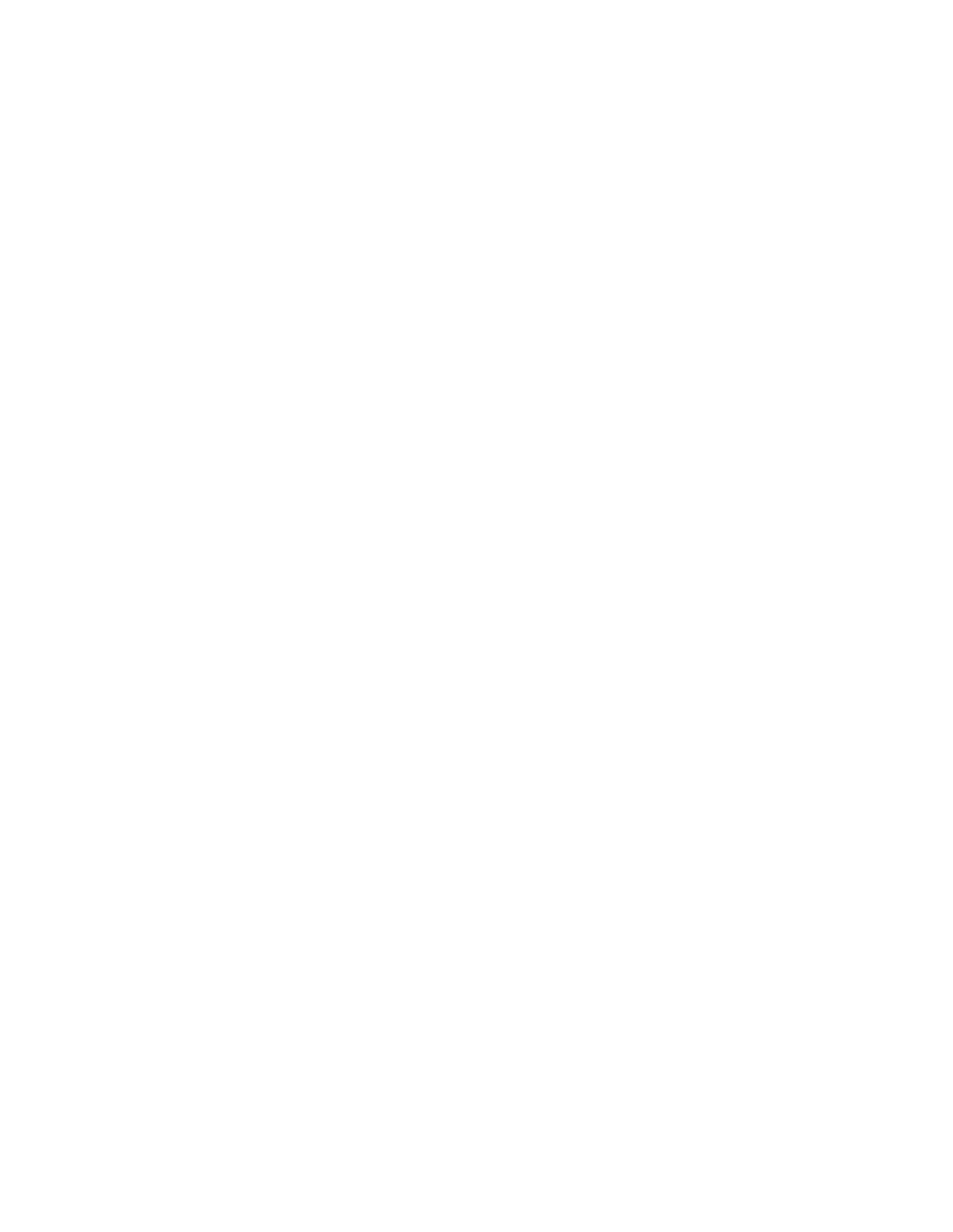#### **BURKE, Justice.**

[¶1] Martin Hernandez challenges his convictions on four charges relating to illegal drugs. We will affirm.

### *ISSUES*

[¶2] Mr. Hernandez presents two appeal issues. We will discuss them in this order:

1. Did the district court err when it denied Appellant"s motion to suppress evidence obtained after a traffic stop, when the State did not meet its burden of proof to justify the warrantless search and seizure; and did plain error occur when the district court failed to address the appropriateness of the search and seizure after the initial stop?

2. Whether the cumulative effect of the State introducing irrelevant and prejudicial evidence, and the prosecutor making an inappropriate community protection argument, denied Mr. Hernandez his right to a fair trial?

### *FACTS*

[¶3] On February 7, 2008, Agent Ford of the Wyoming Division of Criminal Investigation interviewed two people in Rawlins, Wyoming, who had recently been arrested on illegal drug charges. The two informed him that they had purchased methamphetamine several times from a man named James Moxley. They agreed to cooperate with Agent Ford, and made a controlled purchase from Mr. Moxley, who was arrested after the transaction. He also agreed to cooperate, and told Agent Ford that he was purchasing methamphetamine from three men staying at a local motel.

[¶4] Agent Ford began conducting surveillance of the three men at the motel. On February 19, 2008, the motel manager telephoned Agent Ford and told him that at least one of the men was planning to check out of the motel and leave town. Agent Ford contacted Deputies Craig and Rakoczy of the Carbon County Sheriff"s Department and asked for their assistance. Agent Ford then went to the motel, where he saw one of the men put something into a vehicle and drive away. Agent Ford informed the Deputies which way the vehicle was going. The Deputies spotted the vehicle, and as they watched, the driver turned a corner without signaling. They made a traffic stop, and identified the driver as Mr. Hernandez.

[¶5] Agent Ford arrived soon after the traffic stop, and began questioning Mr. Hernandez. Lieutenant Rosentreter of the Carbon County Sheriff"s Department also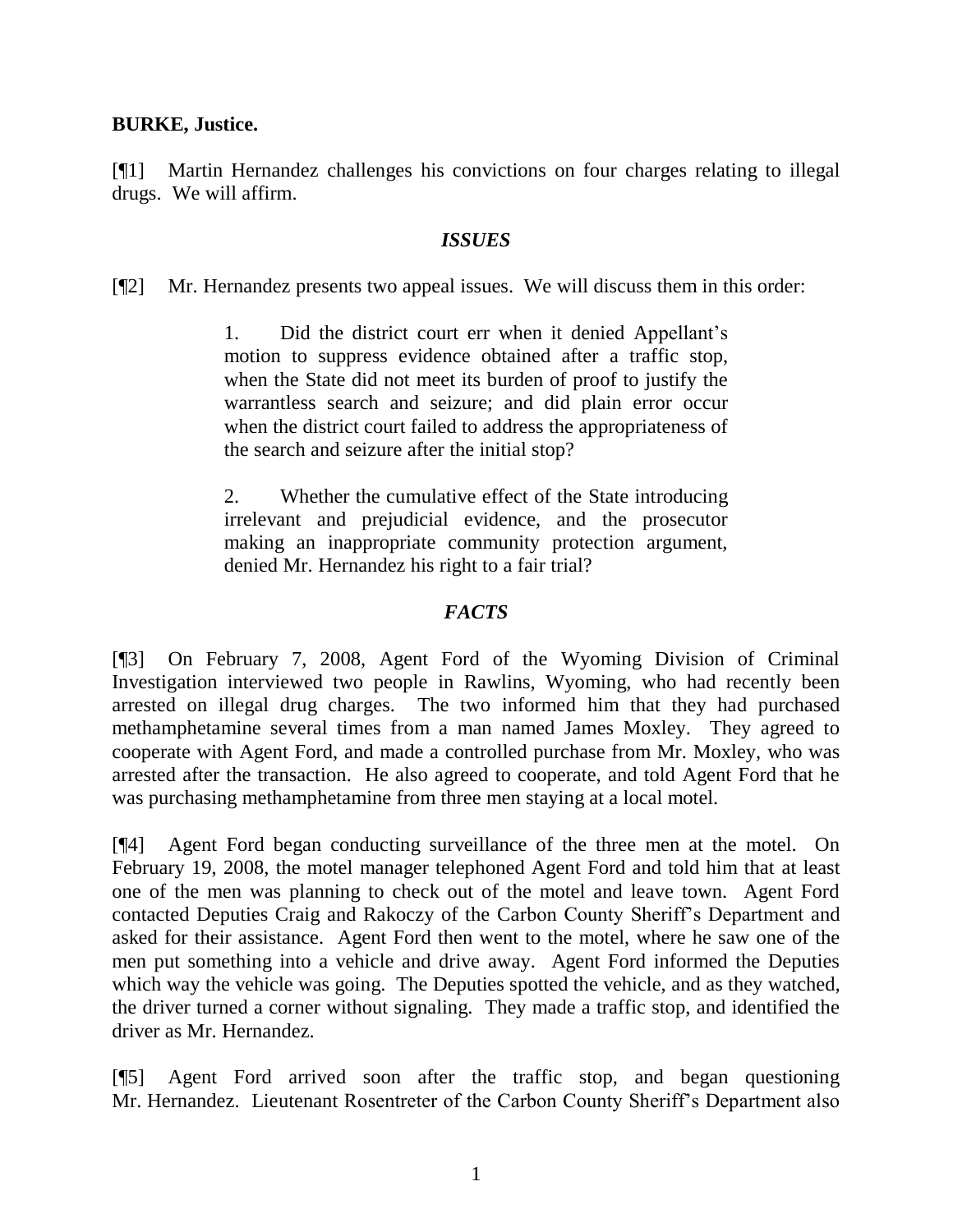arrived at the scene, bringing his drug-detecting dog. The dog alerted on the vehicle, indicating drugs inside. The vehicle was searched, and the officers found a backpack containing approximately 20 grams of methamphetamine and 5 grams of cocaine, along with a digital scale, several razor blades, and packaging material. Mr. Hernandez admitted that the backpack was his, and later admitted that documents in the backpack were his.

[¶6] Mr. Hernandez was arrested, and was found to be carrying several hundred dollars in cash. He was charged with two counts of possession of a controlled substance, one for methamphetamine and one for cocaine, in violation of Wyo. Stat. Ann. § 35-7-1031(c)(ii) (LexisNexis 2007), and with two counts of possession of a controlled substance with intent to deliver, again one for methamphetamine and one for cocaine, in violation of Wyo. Stat. Ann. § 35-7-1031(a)(i). He was also charged with one count of conspiracy to deliver a controlled substance, in violation of Wyo. Stat. Ann. §§ 35-7-1042 and 35-7-  $1031(a)(i)$ . The conspiracy charge was soon dismissed by the State, however, and Mr. Hernandez was bound over to the district court for trial on the remaining four counts.

[¶7] Mr. Hernandez filed a pretrial motion to suppress, claiming that he had been unlawfully stopped and, accordingly, that the evidence obtained in the subsequent search was inadmissible at trial. After a hearing, the district court denied the motion. A jury trial commenced on October 8, 2008, and Mr. Hernandez was found guilty the next day. On January 12, 2009, Mr. Hernandez was sentenced. The district court merged the two counts relating to methamphetamine, and sentenced him to ten to twenty years on those charges. It also merged the two counts relating to cocaine, and sentenced Mr. Hernandez to ten to twenty years on those charges, with the two sentences to run concurrently. Mr. Hernandez filed a timely notice of appeal.

## *DISCUSSION*

## *Issue 1. Denial of Motion to Suppress*

[¶8] On appeal, Mr. Hernandez does not dispute that the officers stopped him after he failed to signal a turn, which was a traffic violation. He concedes that "a traffic stop initiated by a law enforcement officer after personally observing a traffic violation is supported by probable cause and does not violate Article 1, Section 4 of the Wyoming Constitution, regardless of the officer"s primary motivation." *Fertig v. State*, 2006 WY 148, ¶ 28, 146 P.3d 492, 501 (Wyo. 2006); *see also Whren v. United States*, 517 U.S. 806, 116 S.Ct. 1769, 135 L.Ed.2d 89 (1996). However, Mr. Hernandez relies on the point that the "scope, duration, and intensity of the seizure, as well as any search made by the police subsequent to [a] stop, remain subject to the strictures of Article 1, Section 4, and judicial review." *Fertig*, ¶ 28, 146 P.3d at 501. Any detention or search pursuant to a traffic stop must be "reasonable under all the circumstances." *O'Boyle v. State*, 2005 WY 83, ¶ 31, 117 P.3d 401, 410 (Wyo. 2005).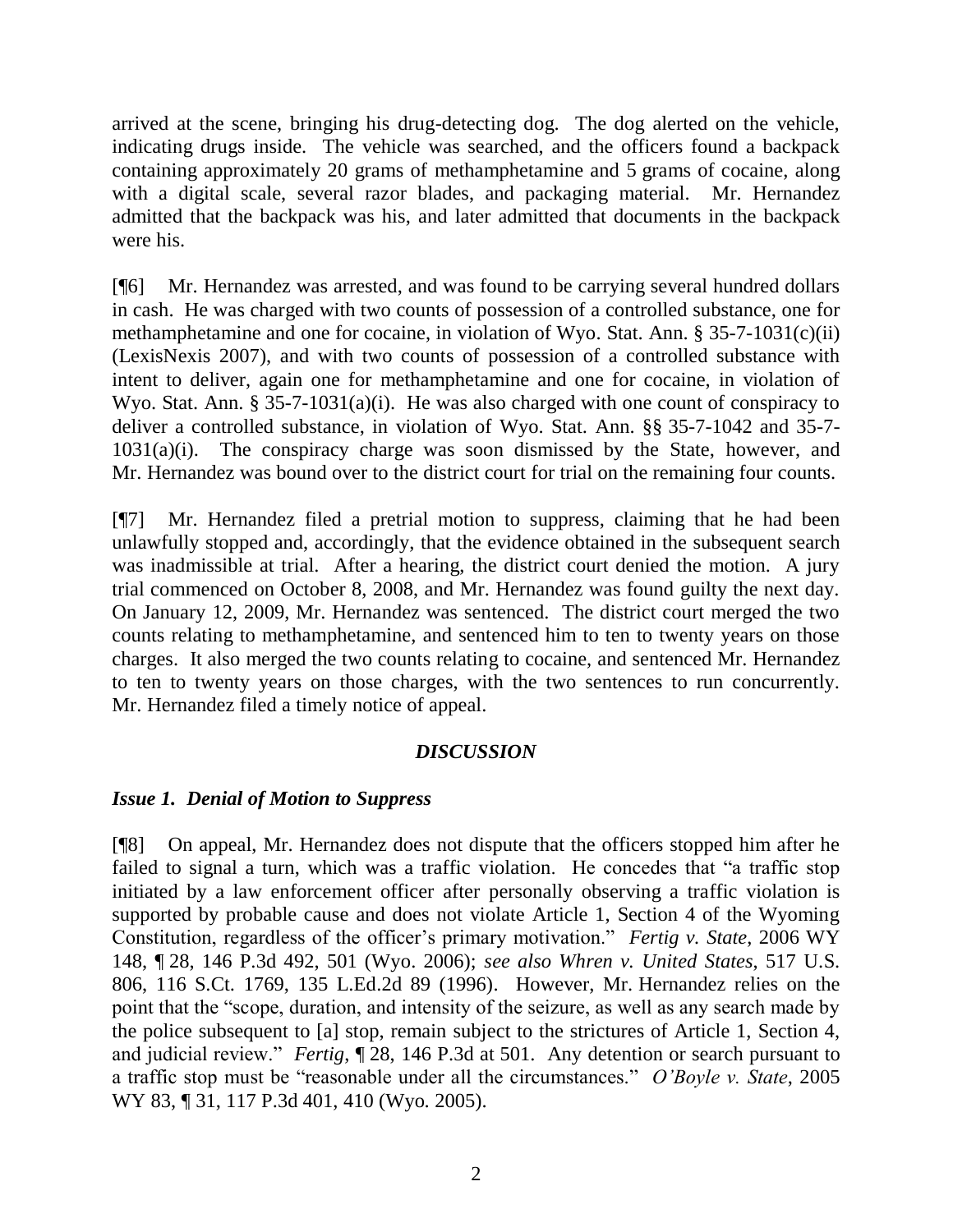[¶9] Mr. Hernandez does not affirmatively contend that his detention and search were unreasonable. Rather, the thrust of his argument is that the prosecution presented absolutely no evidence about the scope, duration, or intensity of the detention and seizure, and thereby failed to meet its burden of showing that they were reasonable under all of the circumstances. The record reflects that the two officers at the hearing testified about the traffic stop and events leading to it, but neither testified about anything that occurred after the initial stop. Mr. Hernandez is correct that the prosecution presented no evidence about the scope, duration, or intensity of his detention and search.

[¶10] But the record also shows why the prosecution did not present this evidence. Mr. Hernandez's motion to suppress challenged only the validity of his initial stop, not the reasonableness of his detention or search. The memorandum filed in support of his motion to suppress stated a single issue: "that the officer lacked a valid basis to stop Mr. Hernandez." It asked the district court to decide a single question: "if the initial stop conforms to the standards created for a warrantless investigatory detention." Both this memorandum and the "Corrected" memorandum filed later focused exclusively on the initial stop.

[¶11] In reliance on these memoranda, the prosecutor announced at the beginning of the hearing on the motion to suppress that she was "going to focus specifically on the stop, the traffic stop alone." The district court agreed that "the issue that we"re all going to address here is the pretextual nature of this stop." The prosecutor then said she had talked with defense counsel, and understood that "the argument from [the defense] perspective is they were going to stop Mr. Hernandez regardless of whether there was probable cause or not, and so it didn"t even matter whether or not there was a traffic violation." When the prosecutor invited defense counsel to "Correct me if I"m wrong," defense counsel confirmed, "That is correct." Later, defense counsel told the district court that "the whole premise of this suppression hearing is that illegal turn or not . . . this vehicle was pulled over because Agent Ford told them to pull it over." Based on the evidence and arguments of counsel, the district court wrote in its decision letter that it had

> determined that Deputy Craig was justified in stopping Hernandez due to the traffic violation that Deputy Craig watched Hernandez commit. Hernandez makes no complaints beyond this initial stop. Accordingly, the Court need not proceed further with its analysis.

[¶12] Both parties assert that, because Mr. Hernandez did not raise the issue of his detention and search with the district court, we should apply the plain error standard of review. But this is not a case in which the issue was simply not raised below. It is a case in which Mr. Hernandez, through his counsel, affirmatively represented to the district court and the prosecution that the reasonableness of his detention and search was not at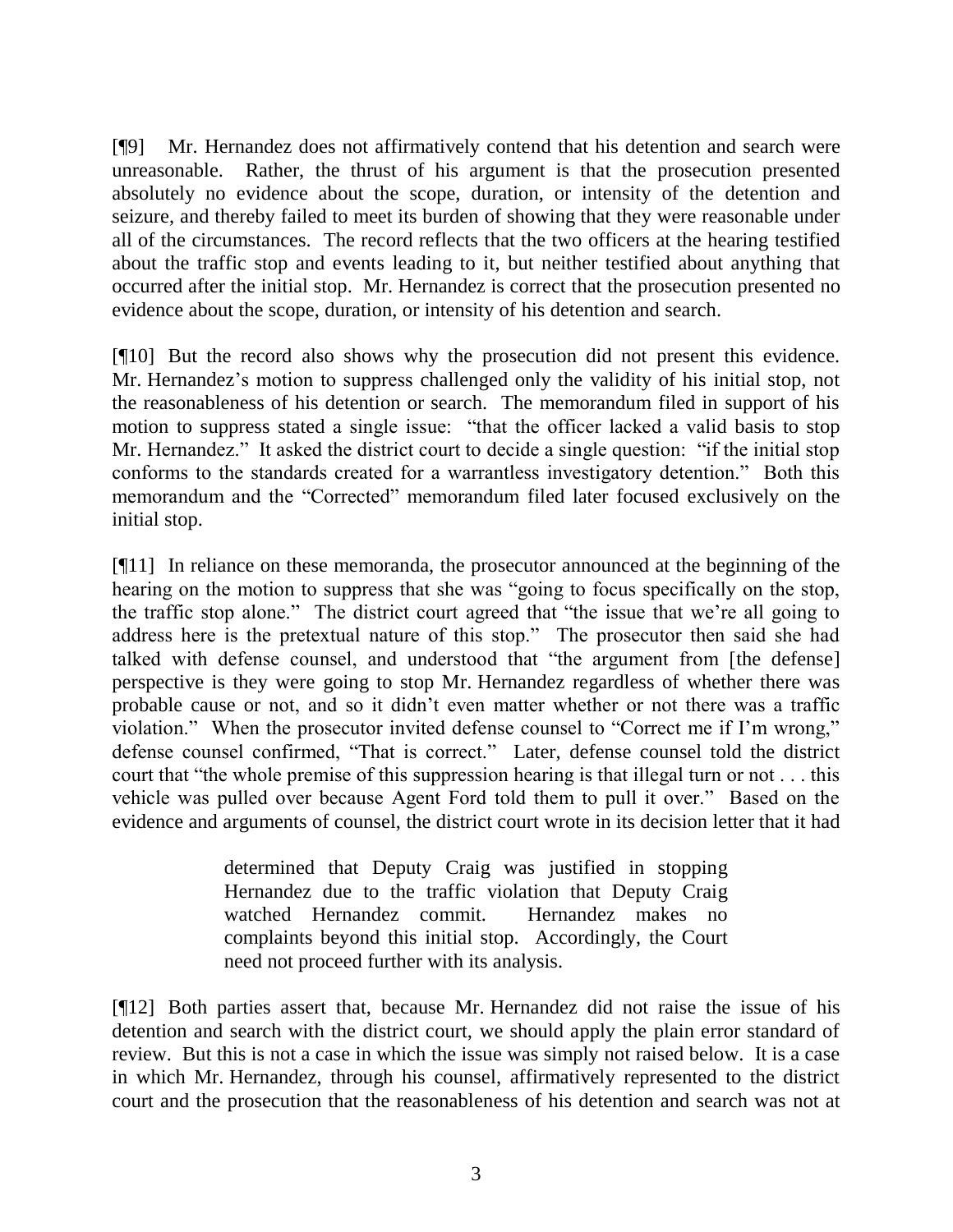issue. "The doctrine of 'invited error' embodies the principle that a party will not be heard to complain on appeal of errors which he himself induced or provoked the court or the opposite party to commit." *Schott v. State*, 864 P.2d 38, 39 (Wyo. 1993). "Generally, defense counsel must have solicited or otherwise acted affirmatively for the invited error doctrine to apply." *James v. State*, 998 P.2d 389, 393 (Wyo. 2000). The record in this case leaves no doubt that Mr. Hernandez"s counsel made affirmative statements that induced the prosecutor not to present evidence about the detention and search, and the district court not to consider the issue of their reasonableness. Applying the doctrine of invited error, we need not address this issue further. *Callen v. State*, 2008 WY 107, ¶ 6 n.5, 192 P.3d 137, 141 n.5 (Wyo. 2008).

## *Issue 2. Prosecutorial Misconduct*

[¶13] Although Mr. Hernandez presents this as a single issue, it is better analyzed as three related claims. First, he claims that the district court improperly allowed the prosecution to introduce irrelevant and prejudicial evidence of drug sales that did not directly involve Mr. Hernandez. Second, he claims that the prosecution"s closing argument included improper comments urging the jurors to help fight the drug problem in Rawlins and Carbon County. Third, he claims that the combined effect of the irrelevant evidence and the prosecutor's inappropriate comments served to deny him a fair trial. We will discuss each of these three claims in turn.

# *a. Irrelevant and Prejudicial Evidence*

[¶14] None of the evidence challenged by Mr. Hernandez on appeal was objected to at trial. "We have stated repeatedly that an objection is not properly preserved on appeal unless the objection was made at trial." *Causey v. State*, 2009 WY 111, ¶ 17, 215 P.3d 287, 293 (Wyo. 2009). Consequently, we can reverse a trial court"s decisions on the admission of this evidence only for plain error. W.R.A.P. 9.05; W.R.Cr.P. 52(b). "Plain error exists when: 1) the record is clear about the incident alleged as error; 2) there was a transgression of a clear and unequivocal rule of law; and 3) the party claiming the error was denied a substantial right which materially prejudiced him." *Guy v. State*, 2008 WY 56, ¶ 9, 184 P.3d 687, 692 (Wyo. 2008), quoting *Talley v. State*, 2007 WY 37, ¶ 9, 153 P.3d 256, 260 (Wyo. 2007).

[¶15] Mr. Hernandez challenges certain evidence admitted during his trial as irrelevant. W.R.E. 401 defines relevant evidence as "evidence having any tendency to make the existence of any fact that is of consequence to the determination of the action more probable or less probable than it would be without the evidence." Evidence that is not relevant is not admissible. W.R.E. 402. "In criminal cases, evidence is relevant when it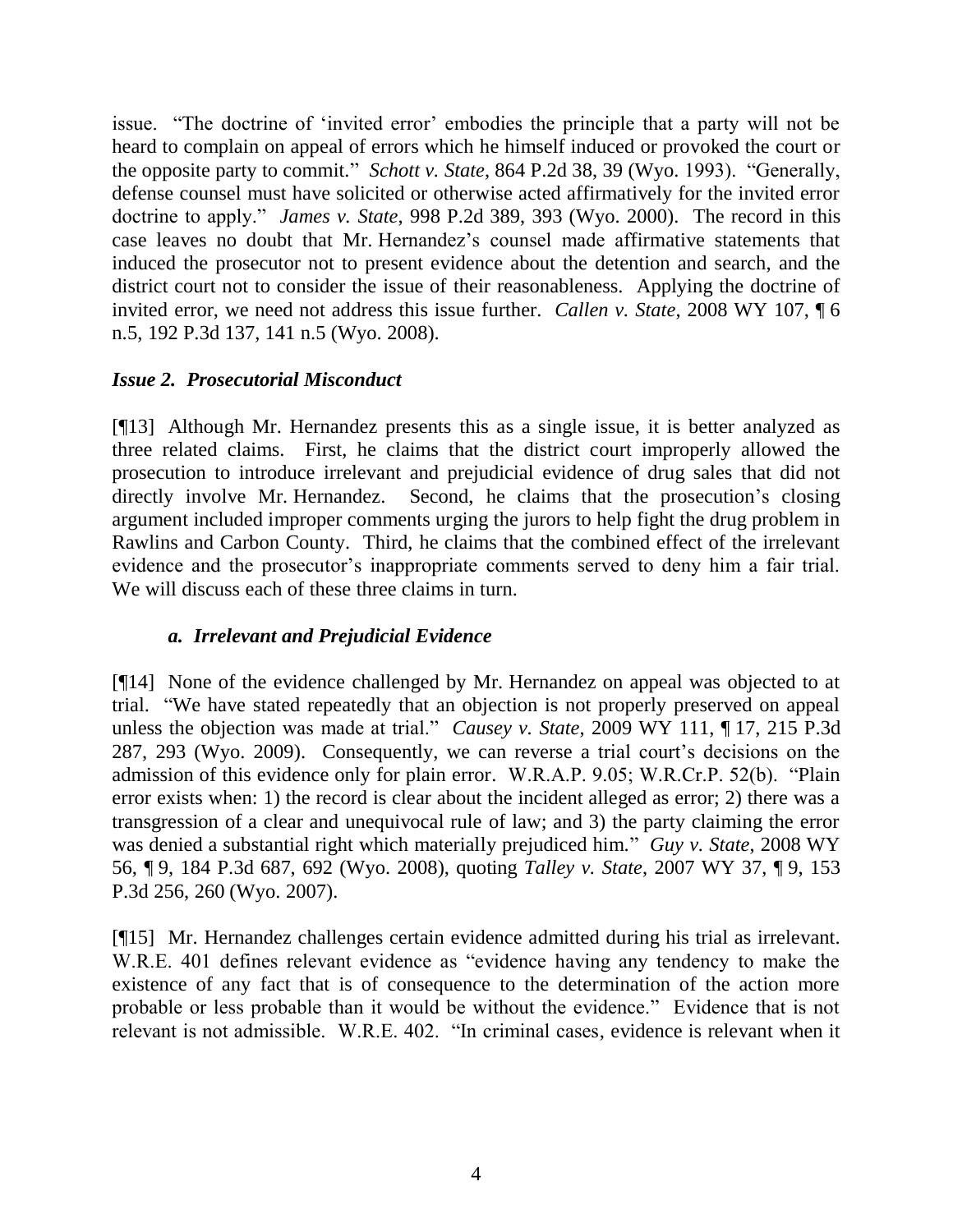tends to prove or to disprove an element of the charged crime." *Hodges v. State*, 904 P.2d 334, 340 (Wyo. 1995).<sup>1</sup>

[¶16] The first evidence Mr. Hernandez characterizes as irrelevant is the testimony of Agent Ford. Agent Ford related that he interviewed two people who had been arrested on drug charges. They told him they had purchased drugs from Mr. Moxley, and agreed to participate in a controlled purchase from Mr. Moxley. Agent Ford testified about the arrest of Mr. Moxley, who told him he was purchasing methamphetamine from three men who were staying at a local motel. One of the three men turned out to be Mr. Hernandez. In his brief, Mr. Hernandez argues that:

> All of the evidence surrounding the arrest [of the two people and Mr. Moxley], and the subsequent investigation into the dealing of methamphetamine in Rawlins is completely irrelevant and is highly prejudicial. The evidence did not go to an element of any of the crimes Mr. Hernandez was charged with, but instead served only to establish that there is a methamphetamine problem in Carbon County.

[¶17] Mr. Hernandez"s characterization of the testimony is exaggerated. In reality, Agent Ford"s testimony related directly to the events culminating in the arrest of Mr. Hernandez: the two arrested persons led to Mr. Moxley, and Mr. Moxley led to Mr. Hernandez. A law enforcement officer's testimony about the course of an investigation leading to a defendant's arrest is not irrelevant evidence. *Evenson v. State*, 2008 WY 24, ¶ 10, 177 P.3d 819, 823 (Wyo. 2008) (Admissible testimony from a police officer "described the course of his investigation and how he became aware of [the defendant's] involvement in the fight."). In Agent Ford's testimony, he did mention the names of one or two other people peripherally involved with Mr. Moxley, and one other

 $\overline{a}$ 

 $1$  Mr. Hernandez also challenges the evidence as highly prejudicial, but oddly enough, never cites or refers to W.R.E. 403, the rule of evidence that deals with unfairly prejudicial evidence. He presents no analysis of whether the evidence was admissible or inadmissible under W.R.E. 403. Instead, he relies on this statement in a federal decision: "Where the evidence is of very slight (if any) probative value, it's an abuse of discretion to admit it if there"s even a modest likelihood of unfair prejudice or a small risk of misleading the jury." *United States v. Hitt*, 981 F.2d 422, 424 (9<sup>th</sup> Cir. 1992). This federal case may be persuasive, but it is not binding authority here. It could be used to support an argument under Wyoming law, but should not be cited to the exclusion of W.R.E. 403. This makes us doubt that Mr. Hernandez intends to argue that the evidence should have been excluded under W.R.E. 403, and we will not analyze his argument that way. Instead, we understand his argument to be that the prejudicial effect of the evidence, together with improper closing argument from the prosecutor, combined to deny him a fair trial. We take up that contention later, but at this stage, consider only whether the evidence was inadmissible because it was irrelevant.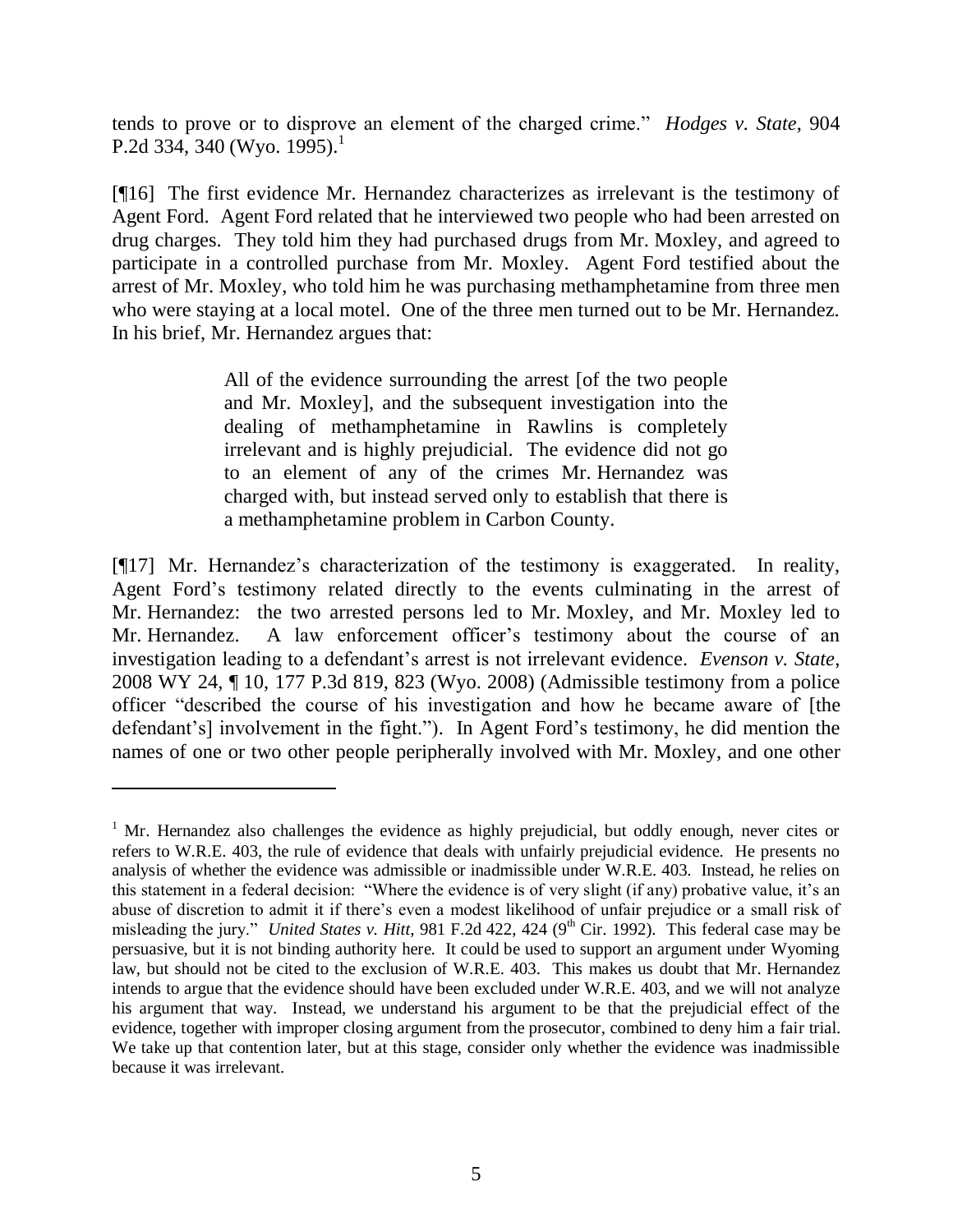location where drug sales may have occurred. Although these were not directly related to Mr. Hernandez, they were no more than brief references to minor details. They do not amount to a general discussion of a methamphetamine problem in Carbon County, as Mr. Hernandez claims. We find nothing in the challenged portions of Agent Ford"s testimony that should have been excluded as irrelevant.

[¶18] Mr. Hernandez also challenges testimony from Mr. Moxley about the amounts of methamphetamine he purchased from the three men at the motel. Mr. Moxley explained that he was purchasing it for another unnamed person, who would then give Mr. Moxley a small amount of the methamphetamine. Contrary to Mr. Hernandez's claim, this evidence was not irrelevant evidence about the general methamphetamine problem in Carbon County. It was about methamphetamine purchases made directly from Mr. Hernandez and his colleagues. Mr. Hernandez was charged with possession of illegal drugs with intent to deliver. Evidence of earlier deliveries tended to prove the element of intent to deliver. It was relevant and admissible evidence.

[¶19] Mr. Hernandez also challenges testimony that Mr. Moxley was "selling a lot of drugs" in Rawlins, to nine or ten people per day, at four or five times a day per person. We agree with Mr. Hernandez that this testimony related more to a general drug problem in the community, and less to Mr. Hernandez. But even if this evidence is irrelevant, the record reflects that it was not introduced by the prosecution. It was introduced during defense counsel's cross-examination of Mr. Moxley. The district court's admission of evidence elicited by Mr. Hernandez"s own defense counsel, relevant or not, cannot serve as a basis for reversing Mr. Hernandez"s convictions.

[¶20] Finally, Mr. Hernandez challenges testimony from Special Agent Nicholas Bisceglia, who testified that "Methamphetamine is a major problem" in Carbon County. In isolation, this testimony seems irrelevant. In context, it is less clearly so. The main point of Agent Bisceglia"s testimony was that, based on his experience, a person in possession of a relatively large amount of methamphetamine, a digital scale, packaging materials, and a substantial amount of cash is more likely a drug distributor than a drug user.<sup>2</sup> To establish his level of experience, Agent Bisceglia testified that he investigated drug-related crimes on a daily basis, and that he had been involved in a large number of drug cases. In this context, his comment about a methamphetamine problem in Carbon County was meant to show that there were many drug crimes for him to investigate, and

 $\overline{a}$ 

 $2<sup>2</sup>$  In the transcript, Agent Bisceglia's testimony reads like the sort of opinion testimony generally given by an expert witness. *See* W.R.E. 701, 702. Agent Bisceglia was not formally offered or accepted as an expert. During the instruction conference, however, the prosecutor offered an instruction designating Agent Bisceglia as an expert, defense counsel did not object, and the district court accepted the instruction. We will overlook this incongruity because it was not an issue at trial and is not an issue raised on appeal.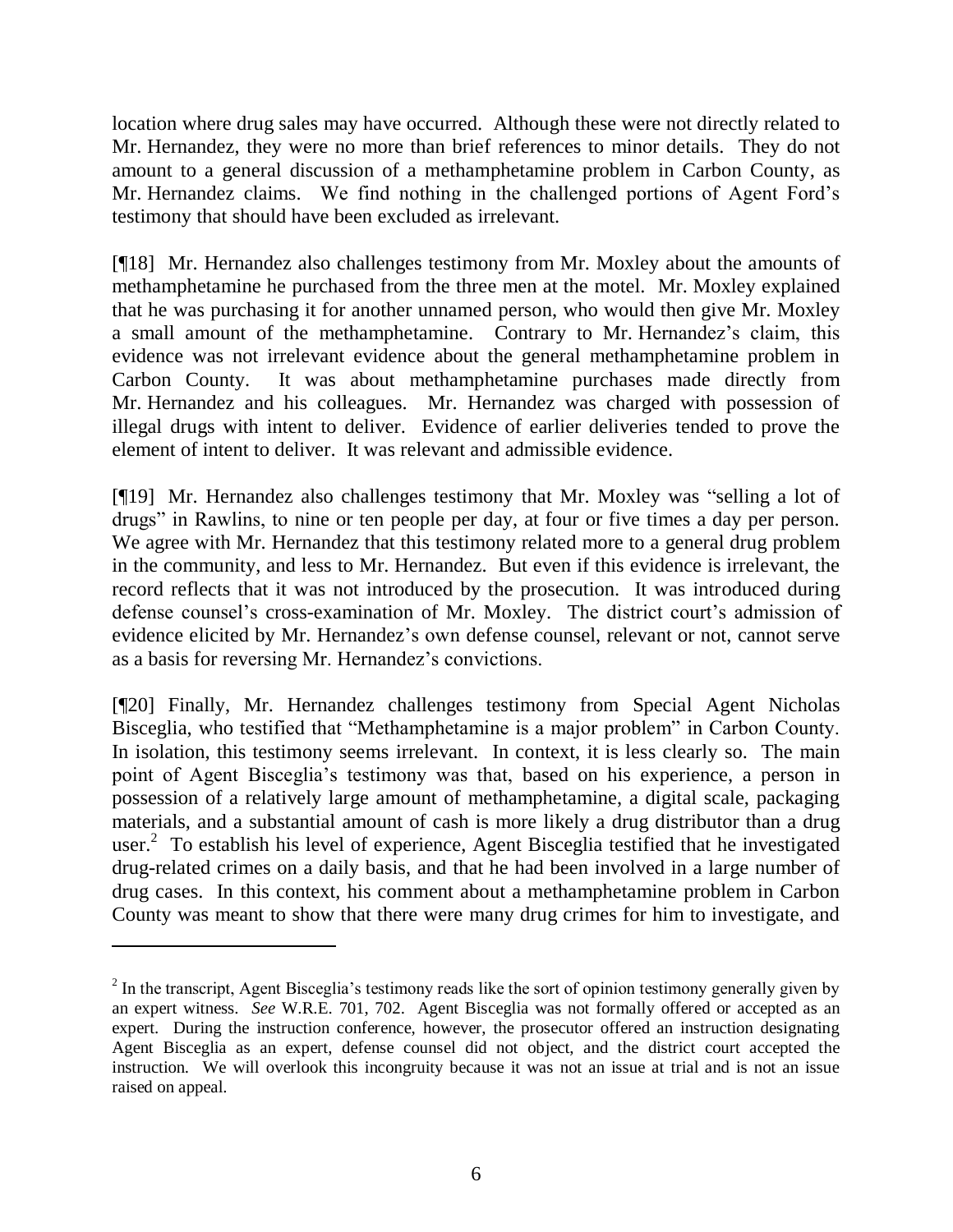to help establish his experience with drug distributors and users.

[¶21] Agent Bisceglia"s comment might be considered relevant because it helped to establish his credentials, or irrelevant because it did not tend to prove any element of the charges against Mr. Hernandez. If an objection had been made, the district court could have exercised its discretion in deciding if it was relevant or irrelevant. But defense counsel did not object, which may have been a sound strategic decision not to draw attention to Agent Bisceglia"s brief and undramatic remark. "Under the plain error standard of review, we reverse a trial court's decision only if it is so plainly erroneous that the judge should have noticed and corrected the mistake even though the parties failed to raise the issue." *Causey*, ¶ 19, 215 P.3d at 293. If the district court erred by not taking *sua sponte* action to strike Agent Bisceglia"s remark, it was not so plainly erroneous as to justify a reversal of Mr. Hernandez"s convictions.

## *b. Prosecutor's Closing Argument*

[¶22] In her closing argument, the prosecutor responded as follows to attacks on the credibility of Mr. Moxley:

> Crimes conceived in hell, ladies and gentlemen, don"t have angels for witnesses. People who are involved in drug activity, people who are buying, people who are selling, people who are using are not going to be the *crème de la crème* of Rawlins. We are not going to get those people here to tell you what"s going on in the underworld.

> We rely on people like Mr. Moxley who purge themselves when they get caught. And there's no doubt he was caught. And there"s no doubt that he is giving information, and *he contributed to the problem that Special Agent Bisceglia told you was all over the place in this town. But we have taken care of Mr. Moxley. He's been in jail. He told you that.*

> *And now we got* [sic] *to take care of somebody else, because methamphetamine is so bad, so prevalent here in Rawlins.*  We are going to see the seedier side of human nature in cases like this. It can't be avoided. But don't be fooled that just because the defendant says we have Moxley and he"s got an agenda and he"s a snitch and what does he want out of this. What difference does it make? What matters is that he gave information to law enforcement which resulted in numerous arrests and numerous convictions.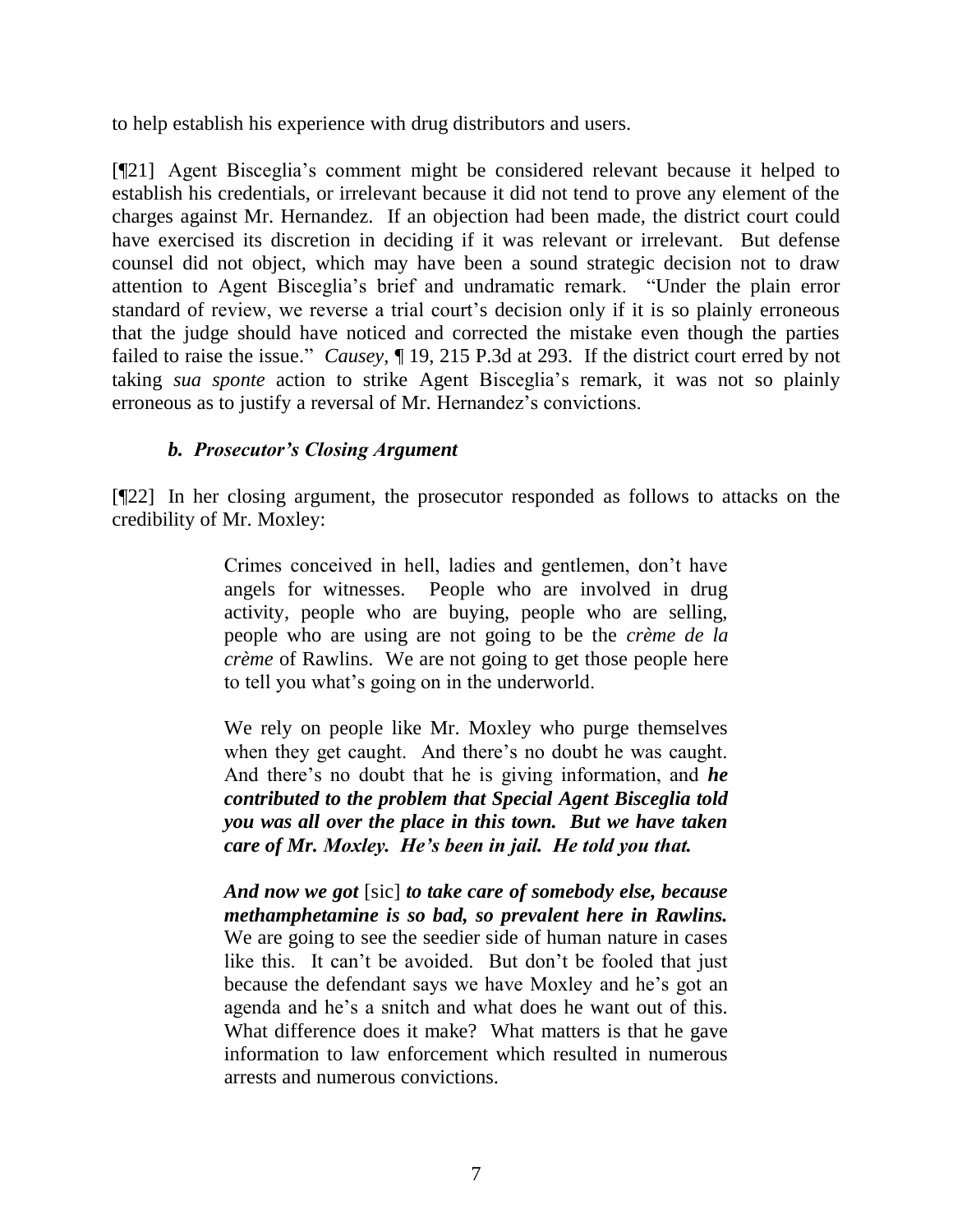We need the Moxleys, not because we want them using in our town, but because we want them telling us what's going on. It is a side of town that some of us just don't even know about.

(Emphasis added.) On appeal, Mr. Hernandez challenges the emphasized comments as improper "community outrage" arguments. Because no objection was made at trial, we again apply the plain error standard. The quoted passage leaves the record clear about the incident alleged as error, so we turn to the question of whether the prosecutor's comments transgressed a clear and unequivocal rule of law.

[¶23] They did. The rule of law against community outrage arguments is clear and unequivocal. "This Court has frequently admonished prosecutors to seek convictions by presenting evidence of guilt, rather than by arousing the passions and prejudices of jurors against societal evils." *Strange v. State*, 2008 WY 132, ¶ 6, 195 P.3d 1041, 1043-44 (Wyo. 2008); *see also Evenson*, ¶ 22, 177 P.3d at 826-27; *Burton v. State*, 2002 WY 71, ¶ 15, 46 P.3d 309, 314 (Wyo. 2002). One example of an improper community outrage argument comes from *Gayler v. State*, 957 P.2d 855, 860-61 (Wyo. 1998):

> Drugs, Ladies and Gentleman, is there a more insidious or terrible disease that affects our society today? It tears families apart; steals away our youth. It's ripping the seams of our nation. Costs the taxpayers millions of dollars. . . .

> Ladies and Gentleman, Lincoln County Law Enforcement is taking the war on drugs dead serious. They are not going to tolerate the delivery of methamphetamine or any drugs in this county. It doesn't matter if it's a small amount, like what we had here, or a large amount. We are not going to tolerate it. Absolutely not. . . .

> This is your opportunity, as a jury, to take a stand with Lincoln County Law Enforcement and say that we will not tolerate drug dealers in our county. We will not tolerate it.

We provided this explanation of why that argument was improper:

The prosecutor's argument was obviously an appeal to the jury"s sense of duty to help local law enforcement by convicting Gayler. The argument was improper because it appealed to the jury"s passion and prejudice against drugrelated crimes. Although a prosecutor is permitted a certain degree of latitude during closing arguments, he is not allowed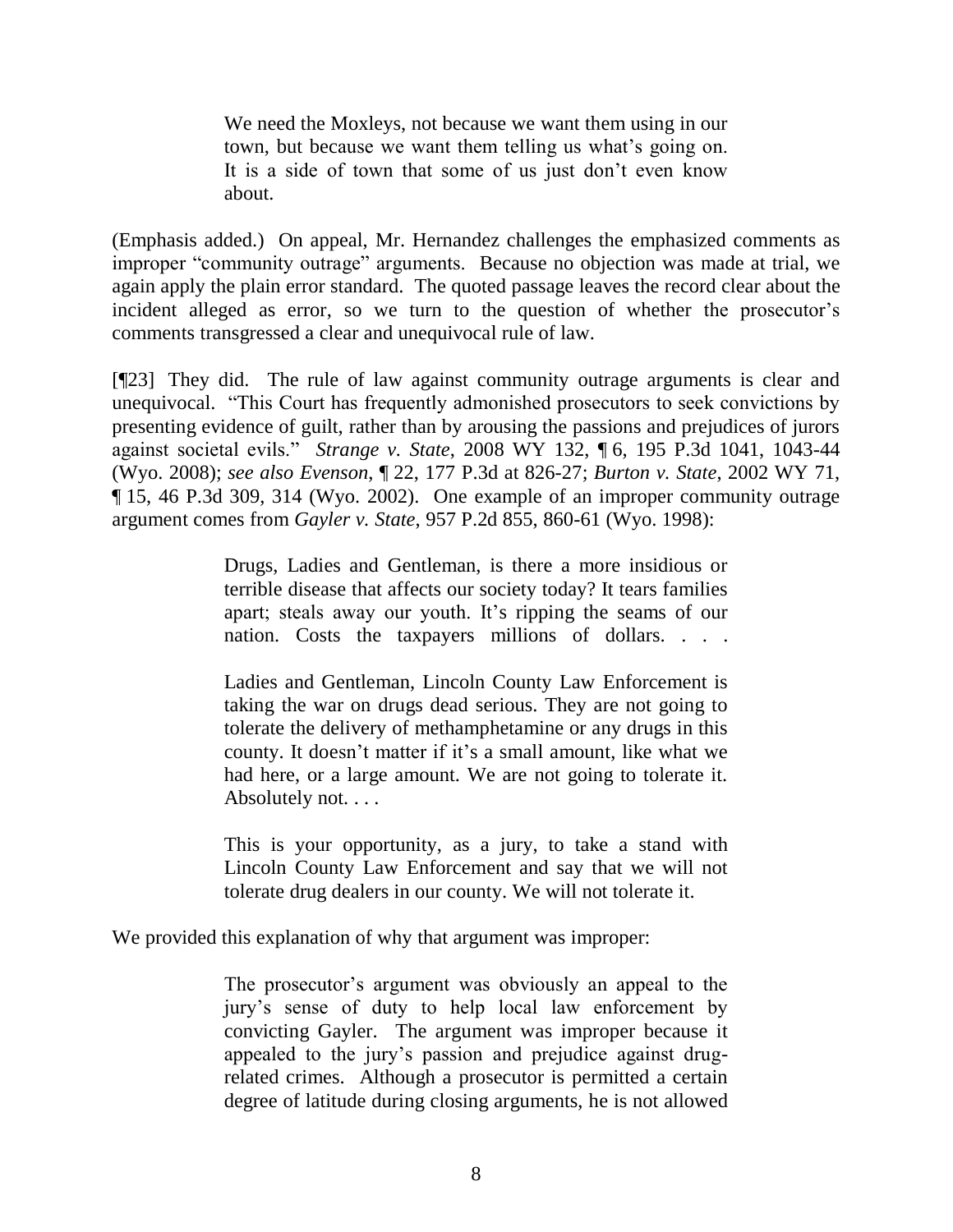to urge the jury to convict an accused on any basis other than that the evidence shows guilt beyond a reasonable doubt.

*Id*. at 861.

[¶24] It seems apparent that the prosecutor's comments in Mr. Hernandez's case were similar in nature to those in *Gayler*. They urged the jurors to "take care of" Mr. Hernandez to help reduce the methamphetamine problem. They appealed to the jury"s passions and prejudice against illegal drugs. They asked the jury to convict Mr. Hernandez "because methamphetamine is so bad, so prevalent here in Rawlins," not because of the evidence against him.

[¶25] We must also evaluate these comments in the context of the entire argument, and with reference to the entire record. *Arevalo v. State*, 939 P.2d 228, 230 (Wyo. 1997). It may be that the prosecutor's comments were not as lengthy or impassioned as those in *Gayler*. They were not made as a separate argument, but fitted into an effort to rehabilitate Mr. Moxley's testimony. These characteristics render the prosecutor's comments in Mr. Hernandez's case less blatantly objectionable, but do not neutralize their improper nature. It may also be that the community outrage theme did not permeate Mr. Hernandez"s trial as it did the trial in *Strange*. There, we observed that "The type of community outrage or community protection theme that we disapproved in *Gayler* [was] rampant," having found it reflected in a pretrial conference, *voir dire*, the opening statement, the testimony of five witnesses, and the closing argument. *Strange*, ¶ 9, 195 P.3d at 1047. Still, the comments in Mr. Hernandez's case were not entirely isolated. They echoed the prosecutor's opening statement promising evidence that Mr. Hernandez would sell methamphetamine to Mr. Moxley, who "would then sell it throughout this community." They re-emphasized Agent Bisceglia"s testimony that "Methamphetamine is a major problem" in Carbon County. Considered in context, the prosecutor's comments remain improper community outrage or protection arguments, and they transgressed a clear and unequivocal rule of law.

[¶26] Mr. Hernandez's argument falters, however, on the third prong of our plain error analysis. Based on a fair reading of this record, we are unable to say that the prosecutor's comments materially prejudiced Mr. Hernandez. Under the plain error standard, prejudice is found "if there is a reasonable probability that the verdict would have been more favorable to the appellant if the error had not occurred." *Evenson*, ¶ 7, 177 P.3d at 823. The evidence against Mr. Hernandez was overwhelming. There is no reasonable probability that the prosecutor"s improper comments changed the jury"s verdict.

[¶27] As to the charges of being in possession of methamphetamine and cocaine, Mr. Hernandez's only defense argument was that the prosecution failed to prove that the illegal drugs belonged to him. The evidence showed that, when Mr. Hernandez was arrested, the officers found methamphetamine and cocaine in a backpack that he admitted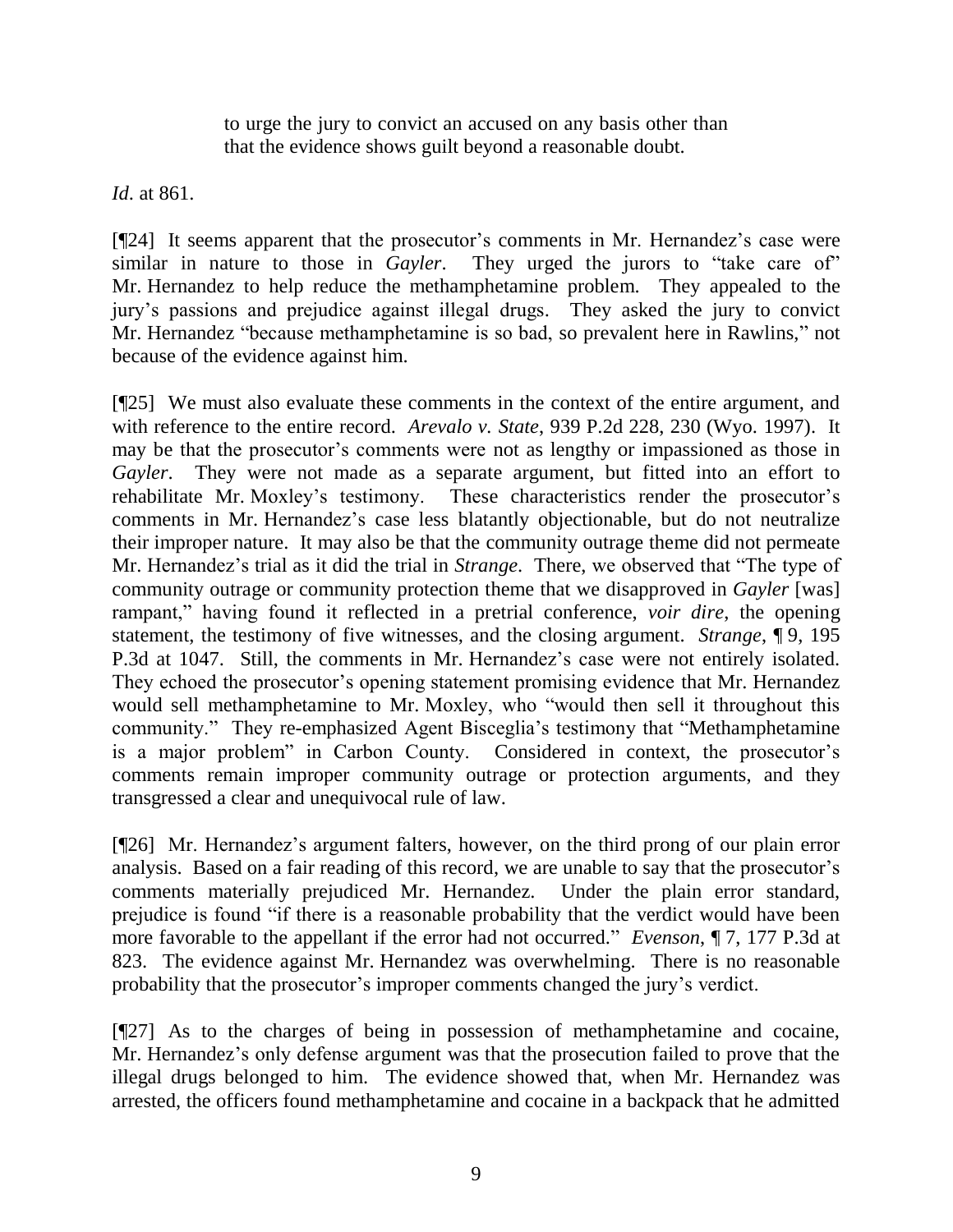was his, along with documents that he admitted were his, inside of his car, which he had just been driving. There is no reasonable probability the jury"s verdict on the possession charges would have been different if the prosecutor had not made the improper comments.

[¶28] As to the charges of being in possession with intent to deliver, Mr. Hernandez's only defense was that Mr. Moxley was not a credible witness. But even ignoring Mr. Moxley's testimony, the evidence showed that Mr. Hernandez was in possession of relatively large amounts of methamphetamine and cocaine, a digital scale, several razor blades, packaging materials, and several hundred dollars in cash. Agent Bisceglia testified that these facts were more indicative of a person distributing drugs than of a person merely using them. There is no reasonable probability that the jury"s verdict on the possession with intent to deliver charges would have been different if the prosecutor had not made the improper comments.

## *c. Cumulative Error*

[¶29] Finally, we turn to Mr. Hernandez"s claim that the irrelevant evidence and the prosecutor"s inappropriate comments combined to deny him a fair trial.

> The purpose of evaluating for cumulative error is "to address whether the cumulative effect of two or more individually harmless errors has the potential to prejudice the defendant to the same extent as a single reversible error." *McClelland v. State*, 2007 WY 57, ¶ 27, 155 P.3d 1013, 1022 (Wyo. 2007). In conducting a cumulative error evaluation, we consider only matters that we have determined to be errors. *Id*. We will reverse a conviction only when ""the accumulated effect [of the errors] constitutes prejudice and the conduct of the trial is other than fair and impartial."" *Id*. (quoting *Alcala v. State*, 487 P.2d 448, 462 (Wyo. 1971)).

*Guy*, ¶ 45, 184 P.3d at 701. We have agreed with Mr. Hernandez that the prosecutor made improper remarks in closing argument, but concluded that the error was not prejudicial. We have rejected Mr. Hernandez's claim that the district court erroneously allowed irrelevant evidence to be admitted at trial. Because there was no error in the admission of evidence, there is nothing to change our conclusion that the prosecutor's improper remarks were not prejudicial. There is no basis for reversing Mr. Hernandez's convictions due to cumulative error.

[¶30] We affirm.